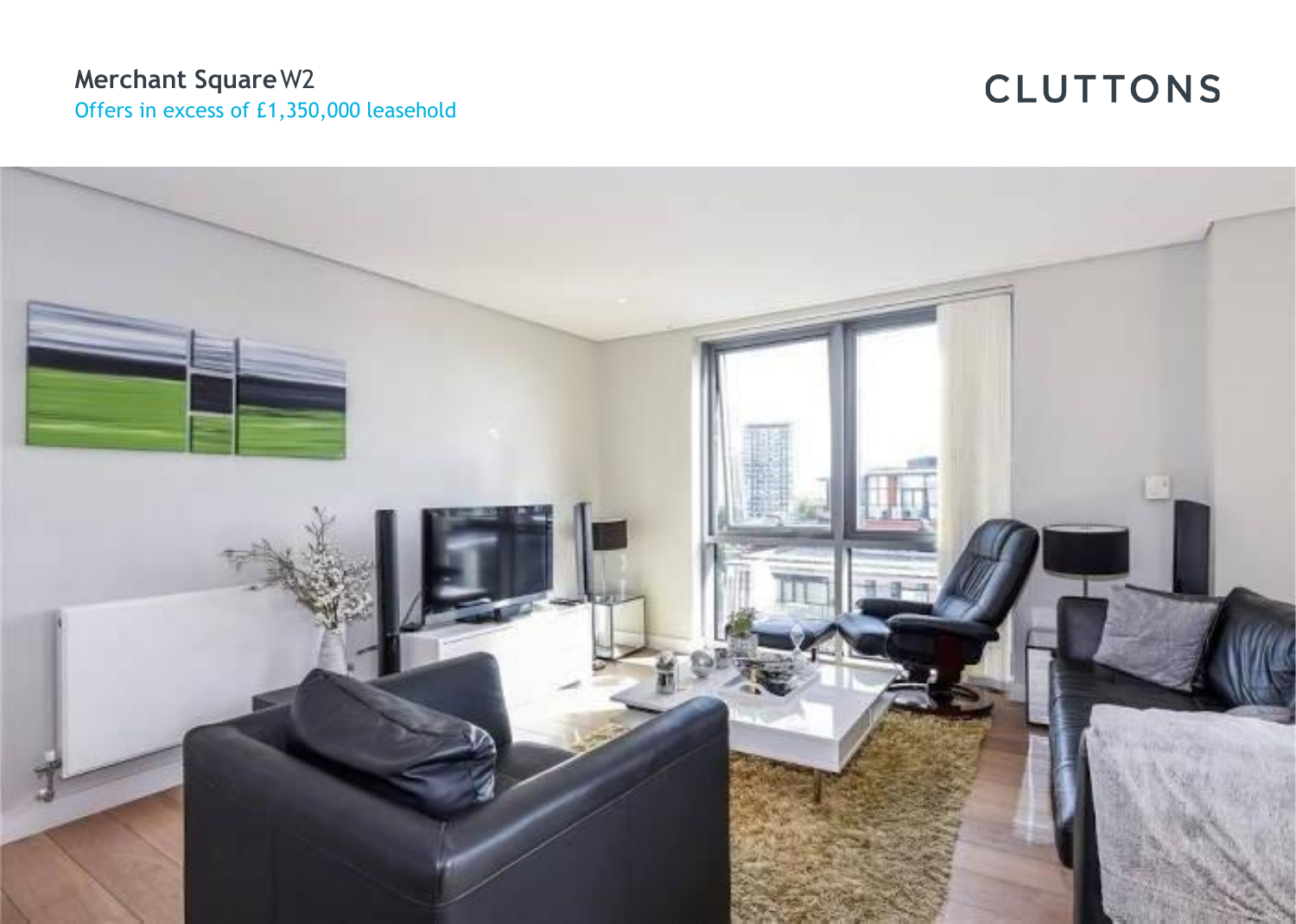**A** large and bright two double **bedroom, two bathroom apartment in the heart of Paddington.**

An opportunity to acquire a well presented two bedroom, two bathroom apartment set on the tenth floor of a purpose built block within Merchant Square Village. The property offers excellent proportioned rooms throughout and comprises of a light and airy reception and kitchen room with desirable views across London's skyline, the principle bedroom suite with plenty of storage, a good sized second bedroom and a separate family bathroom. The property further benefits from the building porter and lift services.

Merchant Square is part of a newly built village, looking onto PaddingtonBasinwatersin the very heartofPaddington W2.The square is home to a variety of shops, restaurants and cafe's quite literally on your doorstep, but also0.1miles away fromEdgware Roads profuse shops and amenities. Edgware Road Tube stations (Bakerloo, Circle, District & Hammersmith & City lines) are 0.1 miles away from the property.  $\frac{1}{4}$  and sq ff (93 sq m)



1,001 sq ft (93 sq m) EPC rating: B | Ref: ALB210002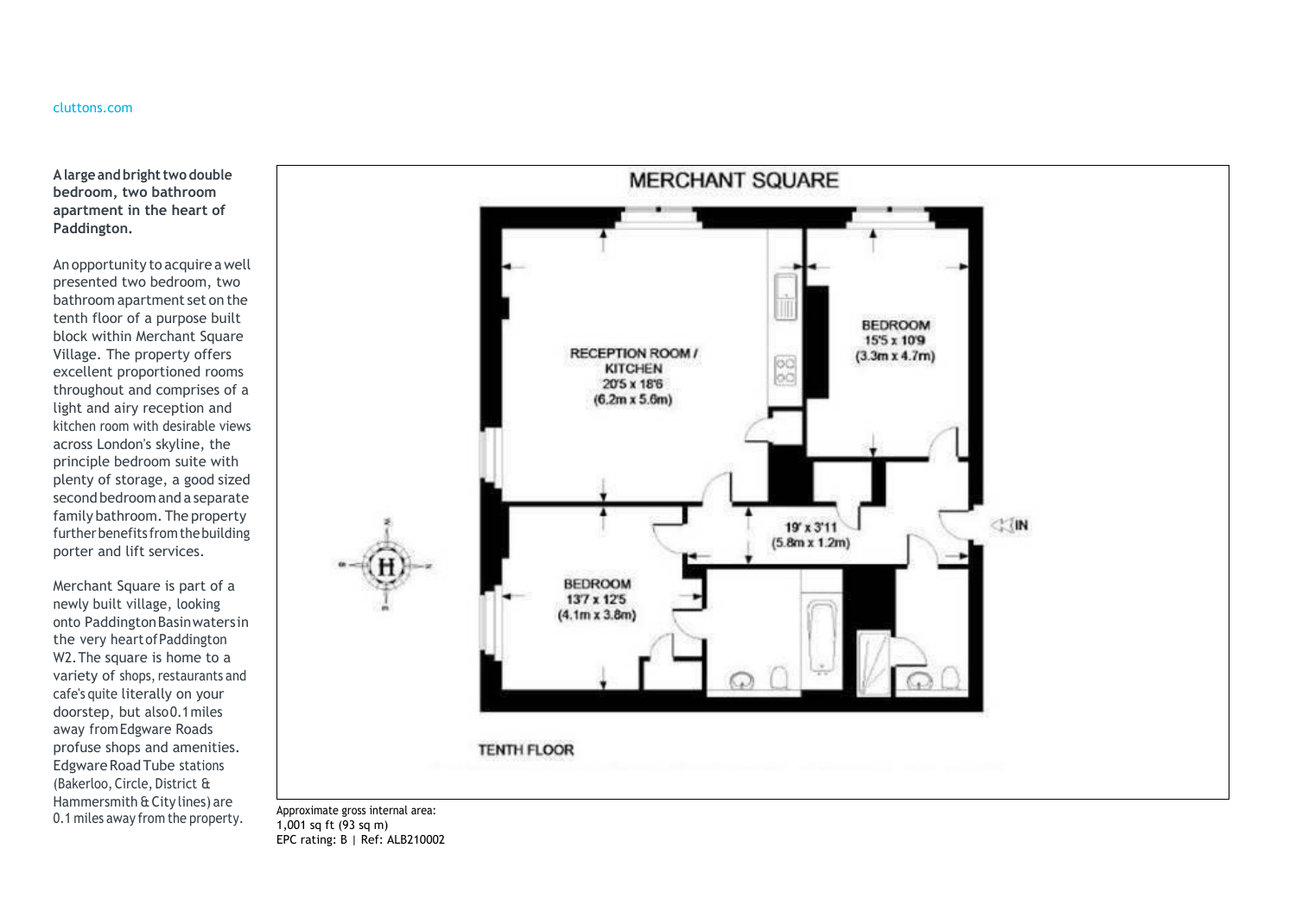